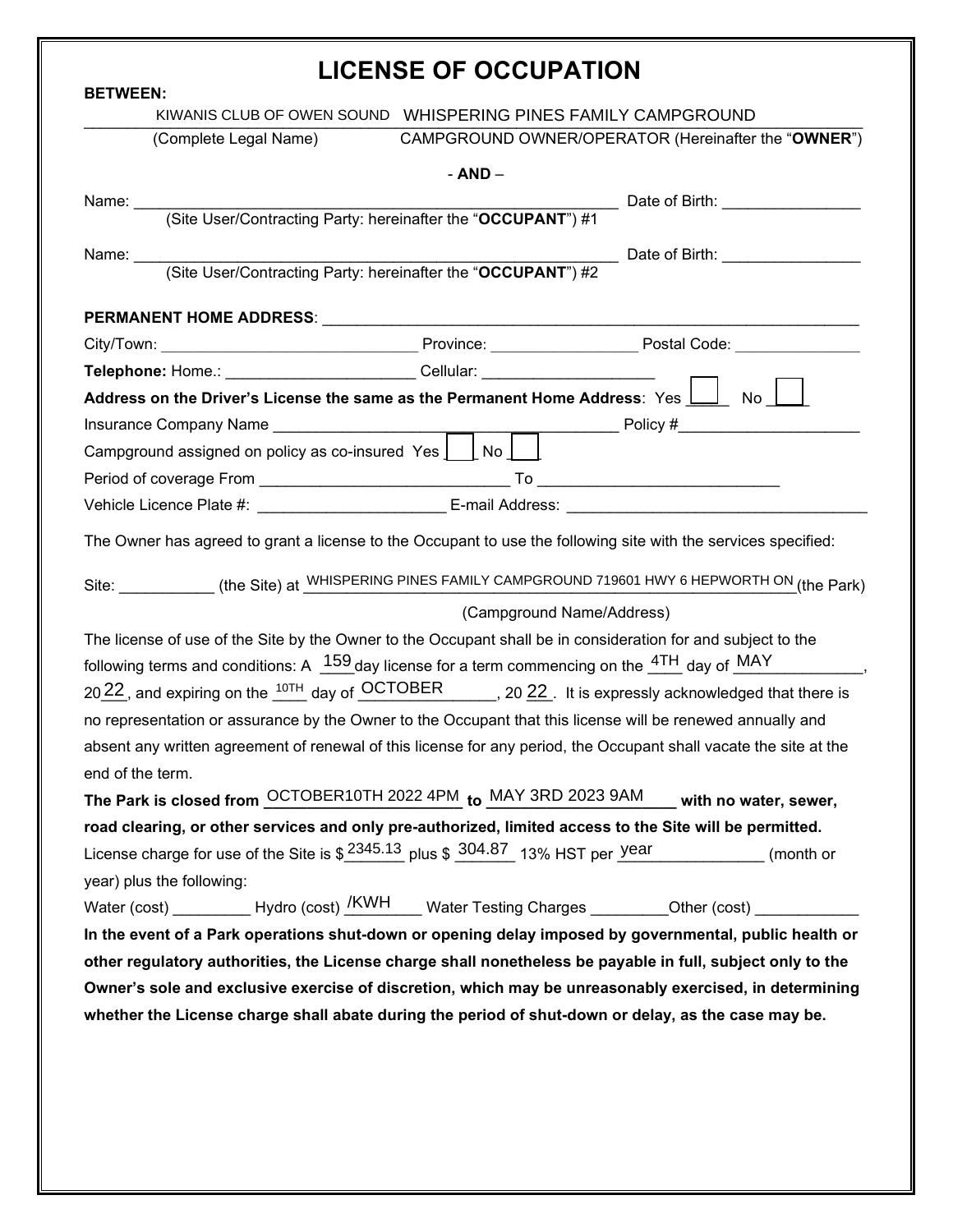|    | License of Occupation continued                                                                                                                                                                                                                                                                                                                                                                                                                                                                                                     |
|----|-------------------------------------------------------------------------------------------------------------------------------------------------------------------------------------------------------------------------------------------------------------------------------------------------------------------------------------------------------------------------------------------------------------------------------------------------------------------------------------------------------------------------------------|
|    | The Occupant and following persons may use the site, provided this License is operative and in good standing:<br>Name:<br>Date of Birth:<br>Relationship to Occupant:                                                                                                                                                                                                                                                                                                                                                               |
|    |                                                                                                                                                                                                                                                                                                                                                                                                                                                                                                                                     |
|    | The Occupant agrees to abide by the terms of this license agreement, and to ensure other permitted Site<br>users abide by the terms of this agreement.                                                                                                                                                                                                                                                                                                                                                                              |
|    | Camping is an outdoor recreational activity. The participants known as campers leave their permanent residence<br>and enjoy amenities and natural features of the outdoors. A campground is a designated area where seasonal<br>camping takes place.                                                                                                                                                                                                                                                                                |
| 1. | It is agreed by the parties that the intended use for the Site is for seasonal recreational and vacation<br>purposes only. The Park is designed and intended for use-for seasonal or temporary campground and<br>recreational use only and as such the trailer on site cannot and shall not be used as a permanent or principal<br>residential or home address. No commercial uses or activities shall be engaged in at the Site or the Park by<br>the Occupant or persons permitted at the Park by the Occupant.                   |
| 2. | It is agreed by the parties that the actual use of the Site shall be for seasonal, recreational purposes for<br>temporary periods of time only and as further restricted by periods of Park Closure. As well, during any use<br>of the specified site by the Occupants, the Occupants shall maintain a permanent residential premises<br>elsewhere than at the Park that the Occupants have unlimited access to and it is acknowledged by the<br>Occupant that zoning for the Park prohibits residential uses of Sites in the Park. |
| 3. | It is agreed and understood between the Owner and the Occupants that the word "trailer" as set out in<br>paragraph 1 above, shall include Recreational Vehicles and Park Model Trailers (as defined by the C.S.A.<br>Standards Z-241), but shall not include Mobile Homes as defined by the C.S.A. Standards Z-240                                                                                                                                                                                                                  |
| 4. | It is agreed and understood between the parties that the words "seasonal" or "temporary periods of time" as<br>set out in paragraph 2 above may include periodic or recurrent use pertaining to all seasons of the year but<br>shall not include use of the Site when the Park is closed.                                                                                                                                                                                                                                           |
| 5. | This license is for the occupation of the Site only and the Occupant acknowledges that he is a licensee with<br>respect to any facilities assigned to him and is deemed to have willingly assumed, without restriction, all risks<br>arising out of his use of the Site and the Park.                                                                                                                                                                                                                                               |
| 6. | All charges for a deposit, storage, rent, services, etc., are due and payable when invoiced (a schedule of<br>deposit and added charges is attached to this License Agreement)                                                                                                                                                                                                                                                                                                                                                      |
| 7. | All deposits are non-refundable and are held against the final balance owing in any year. The deposit is<br>forfeited as liquidated damages and not as a penalty upon breach of any term of this agreement.                                                                                                                                                                                                                                                                                                                         |
| 8. | In addition to the Site, the Occupant shall have the use in common with others so entitled to all common<br>areas provided without additional charge. This license may be renewed solely at the discretion of the Owner<br>from year to year save and except any adjustment in the fees charged, unless terminated by either party, in<br>writing, on or before September 30 <sup>th</sup> of each calendar year.                                                                                                                   |
| 9. | In addition to the foregoing, the Occupant shall pay in addition any taxes, assessments, levies, or license<br>fees imposed by any authority on or as a result of any equipment, fixtures, improvements, furnishings or<br>vehicles erected, placed or left on the Site by or on behalf of the Occupant which additional charges shall be<br>payable immediately upon receipt of any notice or demand for payment received by the Owner and<br>conveyed to the Occupant.                                                            |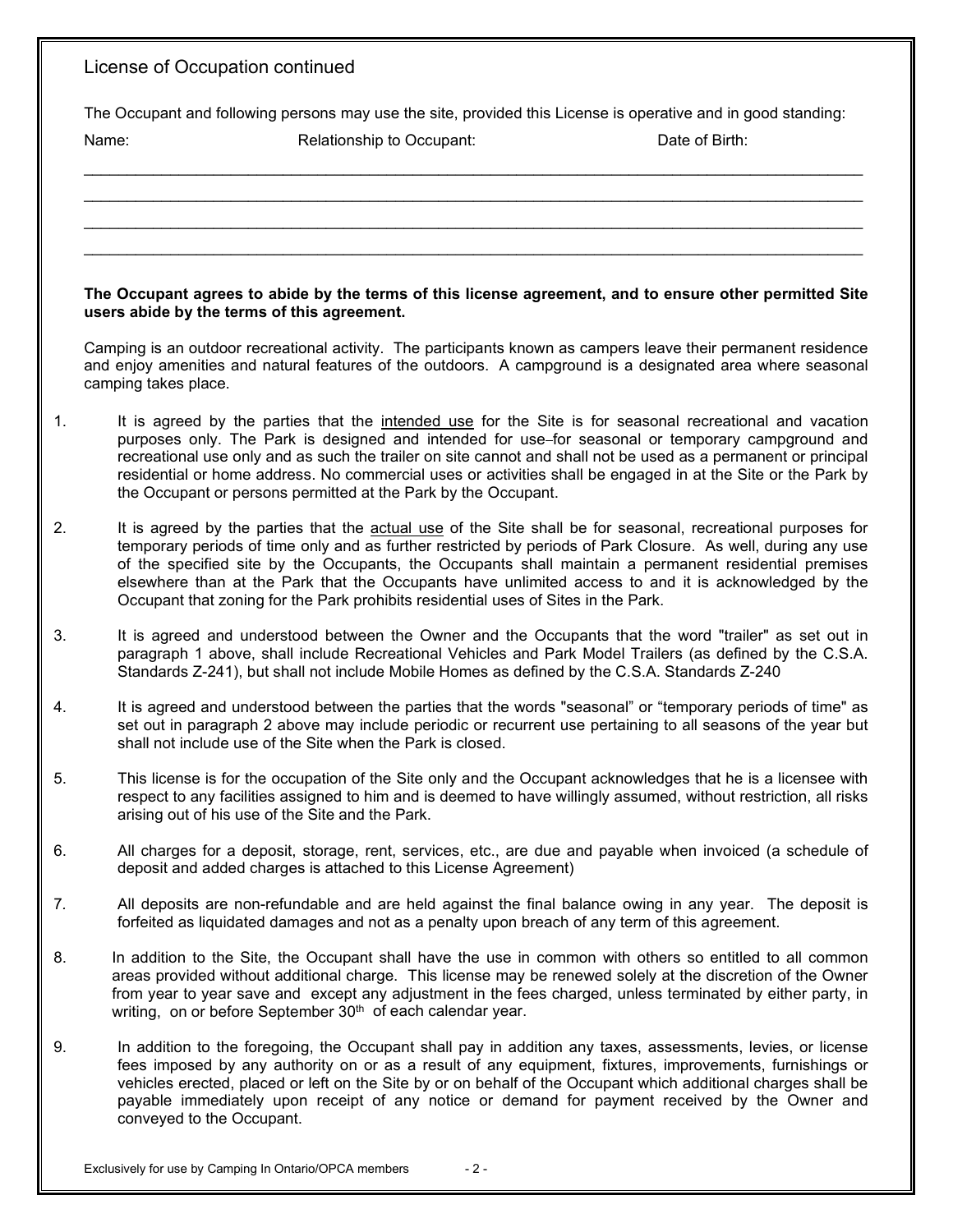## License of Occupation continued

- 10. The Occupant shall not cultivate, produce or distribute cannabis anywhere on Park lands, the Site, or in the Occupant's trailer.
- 11. Lawful consumption of alcohol or any other substance that may impair cognitive judgment and mobility, and the smoking of tobacco, cigarettes, or cannabis, is permitted on the Occupant's Site only and is prohibited in all common areas of the Park unless otherwise permitted as designated in the Park Rules; however, in the event that consumption or smoking on the Site is the subject of valid nuisance complaints by other Occupants or their visitors, as determined solely by the Owner, then the Owner may further restrict such on Site consumption or smoking as deemed by the Owner to be appropriate.
- 12. The Occupant hereby acknowledges receipt of and agrees to be bound by the terms and conditions of the Rules of the Park as presently in existence, being Schedule A hereto, or as may be reasonably established or at the discretion of the Owner modified from time to time. The provisions of this License and any Rules are subject to compliance with the provisions of the *Human Rights Code*. Amendments to this license, at the sole discretion of the Owner, may be instituted with written notice to the Occupant. If the Occupant objects to the amendment to the Park rules, the Occupant may, upon written notice to the Owner within seven (7) days of receipt of such amendment, terminate the license and leave the Park within 14 days of delivery of written notice to the Owner with no penalty.
- 13. The Occupant hereby undertakes and agrees that he will inform any family members and guests, visitors or other persons attending at the Occupant's Site as to the Park rules, from time to time. The Occupant is responsible for the observance of the Park Rules personally or by his permitted family members, guests, visitors or other persons attending at the Occupant's site or in the Park with the Occupant's permission or knowledge.
- 14. Any failure to remit any payments required under the terms of this agreement and any breach of any of the Rules of the Park by the Occupant, his permitted family members, guests, visitors or other persons attending at the Occupant's Site, shall be deemed to be a breach of this license and this license may be immediately terminated at the option of the Owner.
- 15. The Occupant hereby authorizes and directs the Owner, upon termination of this license for any reason, to act as the Occupant's agent for the securing and/or removal of any of the Occupant's property from the above Site, or elsewhere in the Park, and the Owner shall not be liable for any damages thereby occasioned.
- 16. The Owner assumes no responsibility for, nor shall it be named as liable for any loss through fire, theft, Park closures due to circumstances beyond control of the Owner including an "act of God", flooding, power outages, contagion, forest fires, sewage or water system failures, nor shall the Owner be legally responsible in any way for collision or otherwise to trailers, additions, improvements or cars or their contents, regardless of cause. The Occupant agrees that the use of the Park or its facilities is solely at the risk of himself, his family and guests. The Occupant, his family and his guests, for themselves, their heirs, executors, administrators, successors and assigns HEREBY RELEASE, WAIVE AND FOREVER DISCHARGE the Owner, his agents, servants, successors and assigns OF AND FROM ALL CLAIMS, demands, damages, costs, expenses, actions and causes of action, whether in law or equity, in respect of death, injury, loss or damages to himself, his family or guests or their property HOWSOEVER CAUSED, arising or to arise by reason of occupation of the above mentioned site and use of the Park or otherwise, whether prior to, during or subsequent to this AND NOTWITHSTANDING that the same may have been contributed to or occasioned by the negligence of any of the aforesaid. The Occupant further undertakes on his own behalf and on behalf of his family and guests to indemnify all the aforesaid from and against any and all liability incurred by any or all of them arising as a result of or in any way connected with the license.
- 17. The Occupant shall, during the entire period of occupancy, at his sole cost and expense, obtain and keep in full force and effect, fire and property damage with respect to the Occupant's property on the site, and public liability insurance in an amount of \$1 Million dollars. On demand at any time by the Owner, the Occupant shall provide written proof that all such insurance is in full force and effect; furthermore, the Occupant shall notify the Owner in writing in the event such insurance is cancelled or otherwise terminated.
- 18. The Occupant hereby undertakes and agrees to abide by, and comply with, all the provisions, terms and conditions of any applicable municipal, provincial or federal laws and regulations and any failure to do so may be deemed to be by the Occupant, his permitted family members, guests, visitors or others attending at the Occupant's Site with the Occupant's permission, a breach of this License and, at the Owners' sole

Exclusively for use by Camping In Ontario/OPCA members - 3 -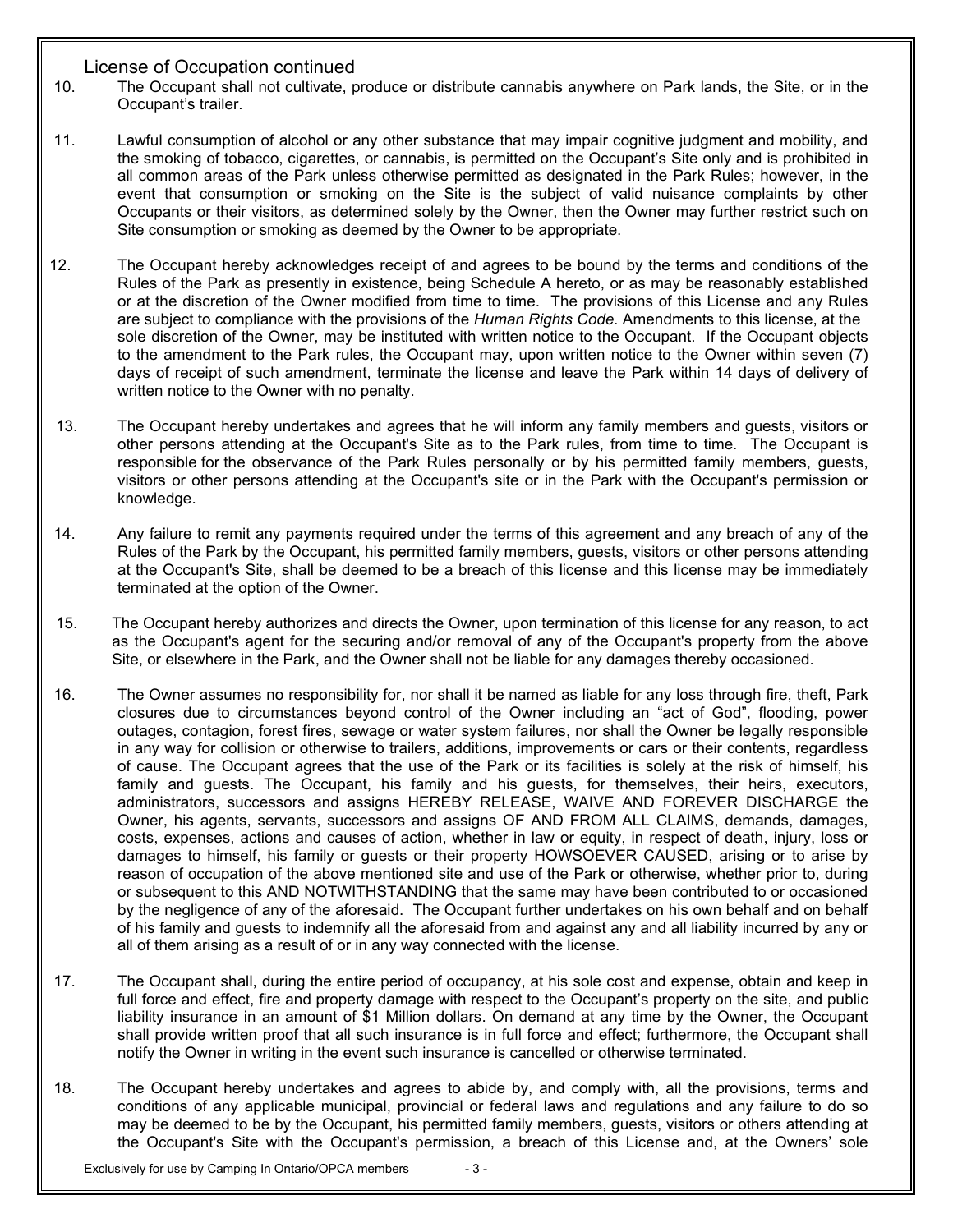## License of Occupation continued

discretion, grounds for immediate termination of this License, upon which the trailer shall be removed from the Site and all occupancy at the Site shall cease, with no refund of any deposit held by the Owner in respect of this License.

- 19. The address for notification to the Occupant of a Notice to be given under the term of this license, or otherwise, shall be at the permanent home address of the Occupant as set out above, unless written notice of a change has been given by regular first class mail. Any notification pursuant to the terms of this license shall be deemed to have been received five working days after it is mailed by regular mail or immediately if delivered to an apparently adult person at the address.
- 20. In the event of any default of any of the terms and conditions of this License agreement, including a breach of the Park Rules, and except where otherwise stated, the Owner shall have the following rights:
	- a) On fourteen days prior written notice of default delivered, or deemed received under the terms of this license, to terminate this License agreement and re-enter upon the above Site and repossess it.
	- b) To sue for any overdue payments or damages arising out of a breach of this license together with interest, (at the Courts of Justice Act Rate), Legal Costs together with any other costs of any nature or kind which may be incurred in repossessing the Site and collecting overdue payments or damages.
	- c) To seize any goods or property on the Site subject to any applicable provisions of the law and to sell the same to recover any monies or damages owing.
	- d) To bar the Occupant, members of his family, guests, visitors or other persons attending at the Occupant's Site or at the Park with the Occupant's permission from:
		- i) staying past 8:00 p.m. on any night of the aforementioned fourteen (14) days;
		- ii) attending or participating in any common activities as may be held in the Park.
- 21. The Occupant acknowledges and agrees that no sales shall be advertised or conducted on any Site and the Owner strictly reserves the right to act as the exclusive sales agent within the Park with respect to the sale of any trailer or structure.
- 22. This license is personal to the Occupant and is not assignable unless the Owner consents, which consent may be unreasonably refused.
- 23. In the event that this Site shall be repossessed under the terms of this license, any goods including any trailer that the Occupant has left on the Site shall be deemed to be an article as defined by the *Repair and Storage Liens Act* of Ontario, (hereinafter referred to as "the Act"), and may be removed by the Owner who shall be deemed to be a lien claimant and storer under the Act, to whatever location the Owner deems appropriate and the Owner in such removal and storage will not be responsible for any loss or damage to such goods. The Occupant will be responsible for any storage costs and moving costs incurred, together with any outstanding rent or charges or any other monies due under this agreement and the Owner may recover costs and/or monies owing in accordance with the provisions of the Act.
- 24. Notice is hereby given that entry to the Park is permitted only for activities conducted in accordance with this license and the Rules as they exist from time to time and all other activities are prohibited in accordance with the provisions of *The Trespass To Property Act*, R.S.O., 1990 c. T.21, as amended from time to time. Any person violating this notice or failing to leave the premises immediately when directed to do so shall be in violation of the said Act and may be prosecuted in accordance with its provisions.
- 25. The Occupant of the Site shall exercise such care as is reasonable in the maintenance of the Site and trailers or structures on the site, including ensuring that smoke and carbon monoxide detectors are installed and fully operational in trailers and structures on the site, during the term of his License to ensure that persons entering on the Site and the property brought on the Site by such persons are reasonably safe while on the Site and shall save the Owner harmless from any claims as a result of the failure of the Occupant to do so. This clause is included to exclude and modify the Owners' liability as described above and in accordance with the exclusion and modification permitted by the *Occupiers' Liability Act*, Ontario.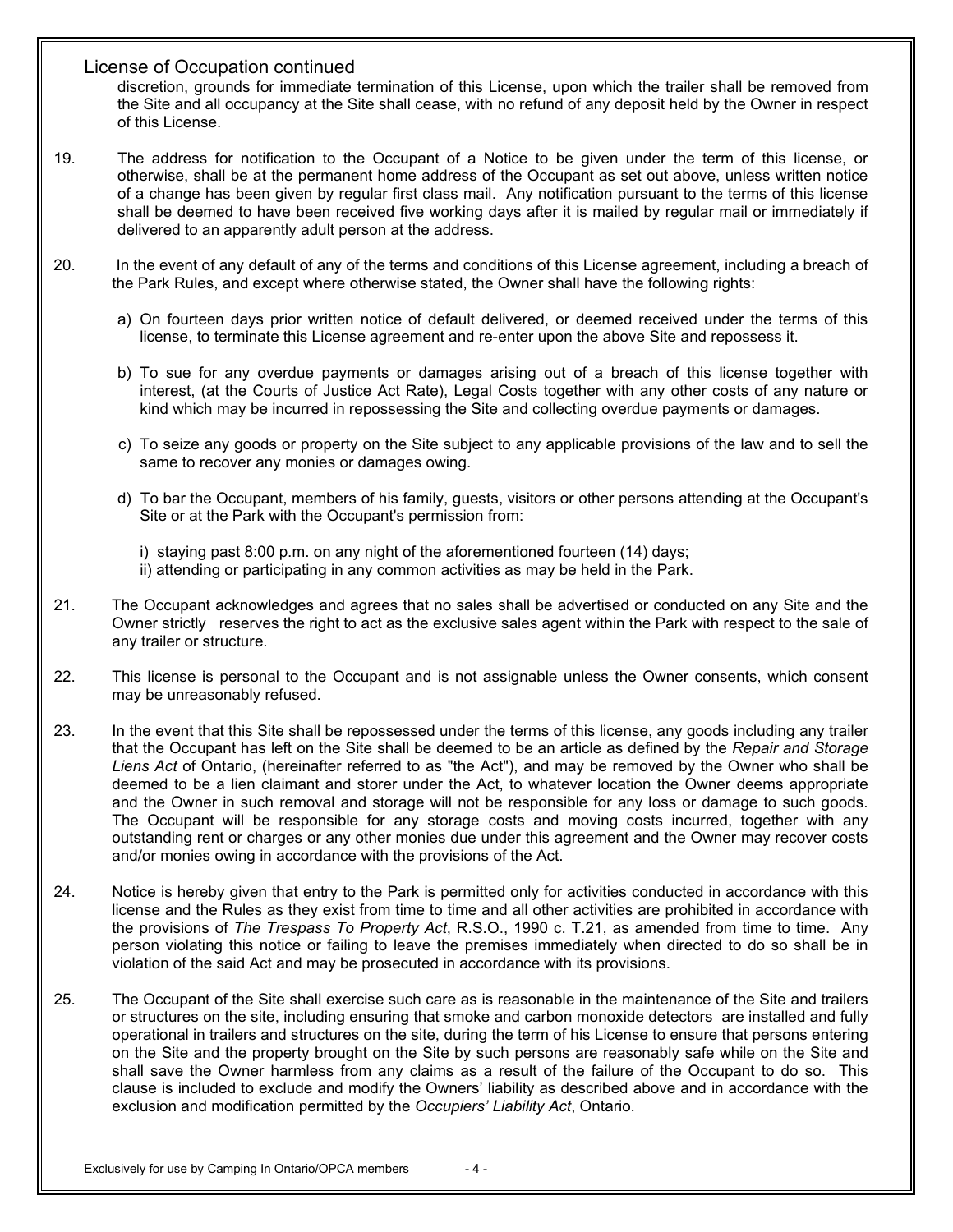## License of Occupation continued

- 26. No add-ons, additions or Site improvements shall be incorporated without prior written approval of the Owner. If such approval is granted, such add-ons, additions or improvements must be incorporated so as not to impede the expeditious vacating of the Site and removal of the Occupant's property.
- 27. A waiver of any one or more of the terms or conditions herein contained shall not be deemed to be a waiver of enforcement or compliance with any of the other terms and conditions of this other than those specifically waived and in no event shall any waiver be deemed to be a continuing waiver. The Occupant agrees that the Owner shall not be required to monitor and demand enforcement of the terms of this License in cases where the Occupant is not in compliance with this License.
- 28. By his/her signing of this license the Occupant hereby represents to the Owner and warrants that he/she has the responsibility and/or authority to sign on behalf of family members, guests, visitors or other persons attending at the Site from time to time.
- 29. The Occupant further agrees that while his trailer and equipment of any nature is on the Owner's premises, he will not hire or permit any person or any company, other than the Owner to perform any labour thereon or to make installation of equipment thereof; it being understood that the owner does not permit any competitive labour or services to be performed on its premises without its express written authorization. The foregoing limitation is not intended to prevent the Occupant or his family from doing such work provided such work is done in accordance with all pertinent laws and/or regulations and has been approved in writing by the Owner.

Once such work is approved the Occupant shall provide the Owner a true copy of Worker's Compensation coverage or liability insurance if self-employed.

- 30. The Occupier acknowledges that permanent structures of any kind are prohibited on the site and the Occupier shall not claim to be the owner of a permanent structure used or intended for use as living accommodation on the site. It is agreed that if there is a finding by a court, tribunal or office of competent jurisdiction that there is permanent living accommodation located on the site, or if such a claim is made by the Occupier, such claim or finding shall be good and valid grounds for termination of this License of Occupation
- 31. If the Occupant shall become bankrupt then accruing License charges together with the License charges for the three months next ensuing shall immediately become due and payable, and the term shall, at the option of the Owner, forthwith be terminated and such accelerated License charge and additional License charges shall be recoverable by the Owner as if it were License charges in arrears.
- 32. The Occupant shall not register this license, notice of this license or any other document related to this license nor any notice of those documents against the title to the licensed site or the Park unless he has first obtained from the Owner approval in writing concerning the form and content of the document proposed to be registered. The foregoing shall not apply to the registration of a Charge/Mortgage of License provided the notice of the License which it secures has been approved for registration as set out herein. The Occupant will be responsible for payment to the Owner for its out of pocket expenses incurred in connection with its review and approval of such proposed registration.
- 33. This license, including the schedules hereto, shall constitute the entire arrangement between the parties. There is no representation, warranty, condition or collateral agreement affecting this document other than as expressed herein in writing. This license shall be read with all changes of gender and number as required by the context.

 This License of Occupation form is prepared for the exclusive use by members of The Ontario Private Campground Association. Any unauthorized use of this License form is prohibited.

 This Agreement signed on the date noted below shall be binding upon the heirs, executors, administrators and permitted assigns of the parties hereto.

*(Cont.)*